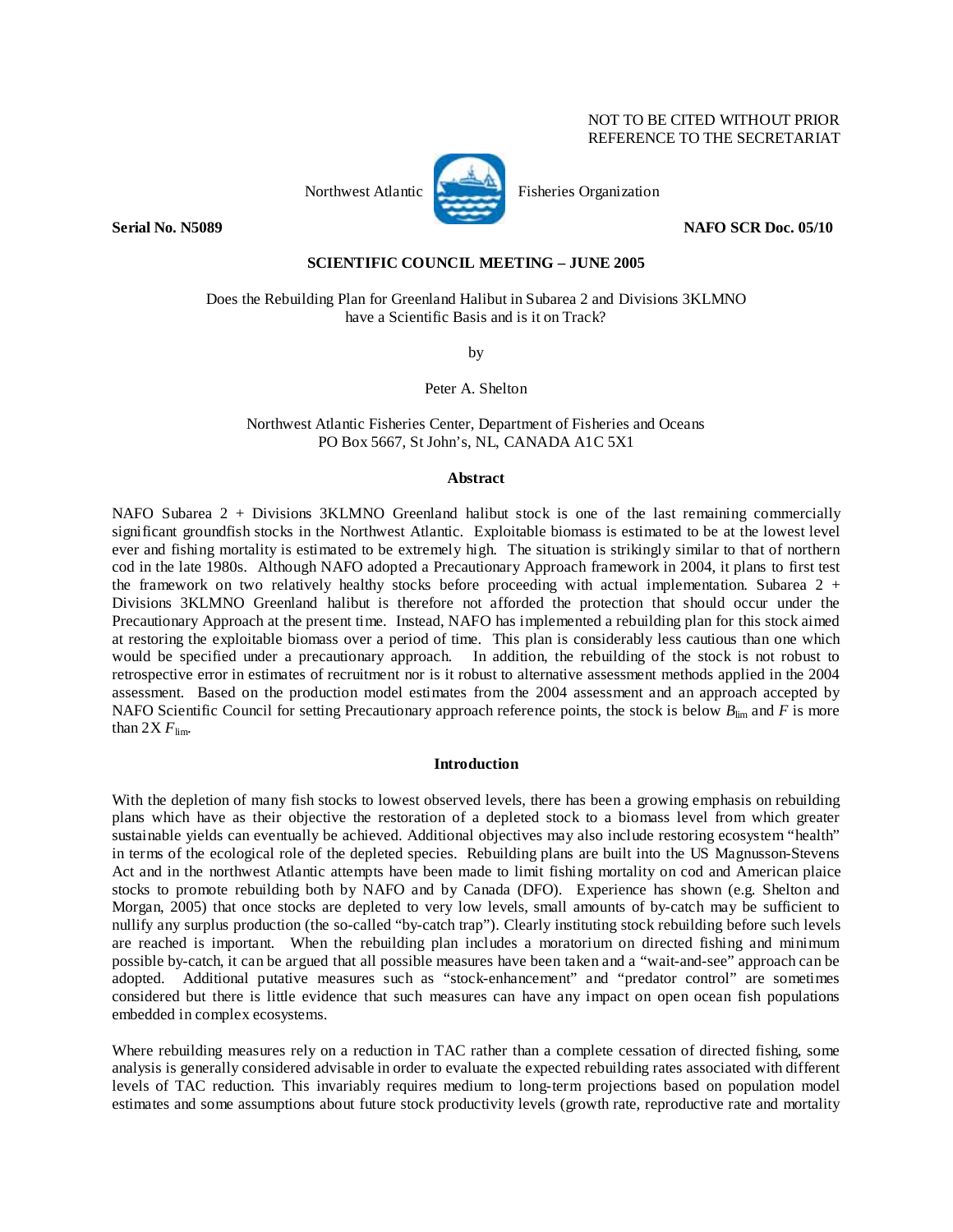rate). While the precision and accuracy of estimate of current population size dominates short-term projections used for TAC adjustments, and are generally within useful bounds, model uncertainty and uncertainty regarding appropriate assumptions dominate longer-term projections and are less easily specified, leading to wide uncertainty bounds. Nevertheless, it is important for rebuilding plans to have a scientific basis for demonstrating a reasonably high probability of success under acceptable assumptions and for regular reviews of the progress of the rebuilding plan and adjustments of the projections to be carried out. Without a good scientific basis, there is the danger of the classic "too little too late" step-wise reduction in TAC with concomitant continuing increase in *F* scenario that epitomized management efforts on the northern cod stock in the late 1980s and early 1990s.

### **Greenland halibut rebuilding plan**

#### *XSA based projections*

Advice from NAFO Scientific Council (SC) in June 2003 on the Greenland halibut stock in 2+3KLMNO was that exploitable biomass had declined to the lowest estimated level, recruitment in the recent period had been poor and that the stock was projected to decline further at current catch levels (SCS Doc. 03/19). This prompted NAFO Fisheries Commission (FC) in September 2003 to put in place a fifteen year rebuilding plan with the objective of attaining a 140 000 tons exploitable biomass (FC Doc. 03/13). TAC levels were set for 2004-2007 at 20 kt, 19 kt, 18.5 kt and 16 kt, respectively. The intention was that subsequent TACs would depend on rebuilding progress, but with a 15% cap on any change. SC was not requested by FC to evaluate alternative rebuilding plans in 2003, but calculations were carried out by members of delegations to inform the decision. As an example, calculations provided by a member of the Canadian delegation (D.B. Atkinson) in fact show the 5+ biomass declining to 2006, the 10+ biomass declining to 2008 and *F* increasing to 2005 under the "rebuilding" plan (Fig. 1), suggesting that the term was, in fact, a misnomer. A slight increase in 5+ biomass in 2007 and 2008 in these projections was the consequence of the entry into this age group of the assumed recruitment at age 1 in 2003 and 2004, set at a value substantially higher than recent recruitment levels.



**Fig. 1.** Trajectories of 5+ and 10+ biomass, as well as the average *F* on ages 5-10 conducted outside Scientific Council in September 2003 and used by Fisheries Commission as the basis for the rebuilding plan. Input data are from the 2003 XSA assessment (Darby *et al*. 2003).

While quota reductions that were achieved by FC at the September 2003 meeting under the rebuilding plan were impressive, it appeared, based on XSA estimates from the 2003 assessment and the above projection (or other projections undertaken by the author on the same data), that they were insufficient to arrest the decline in the stock. This could be considered analogous to the northern cod situation where the quota reduction steps at the time of the collapse were too small to arrest the decline in that stock (Shelton, 1998).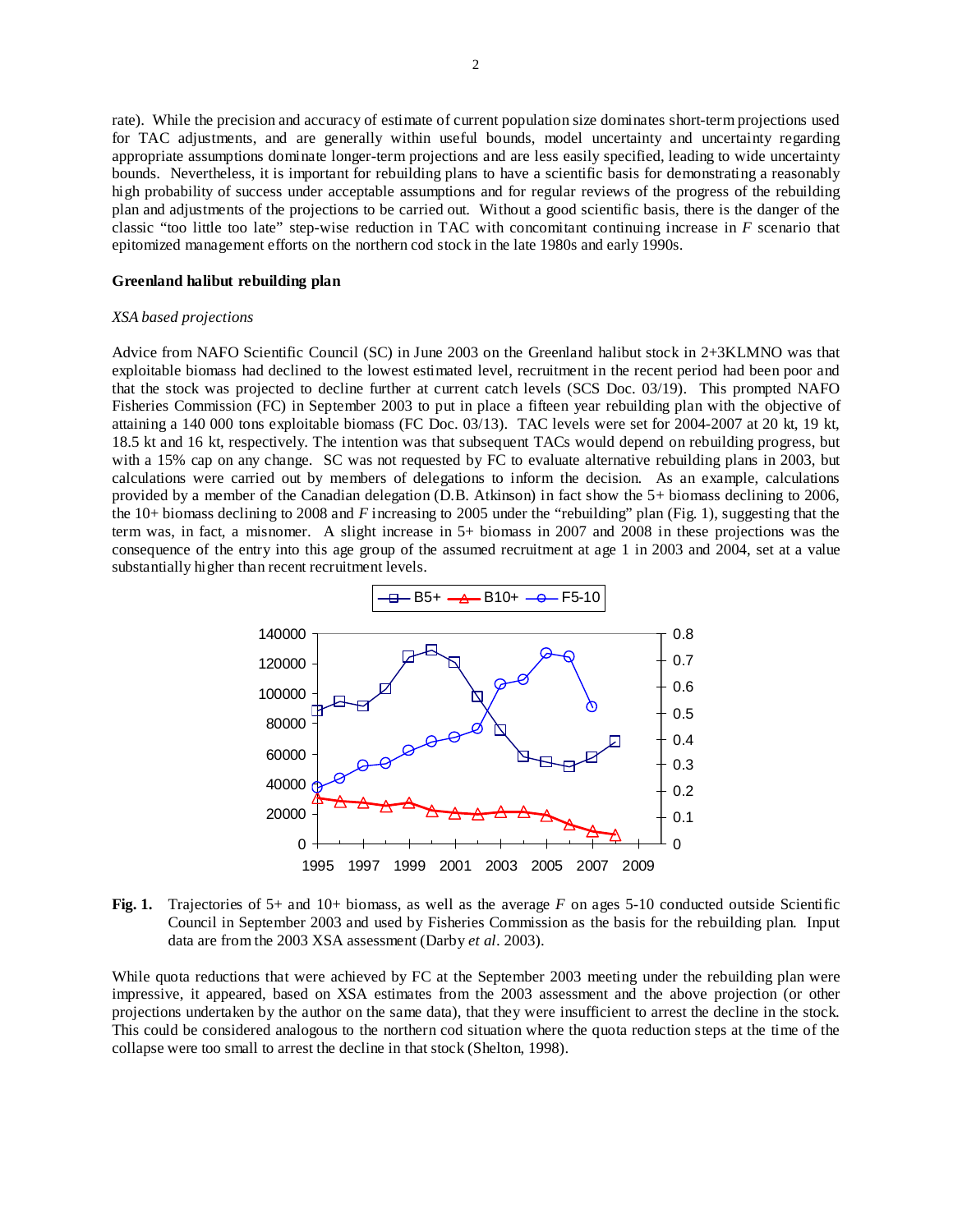The 2004 XSA-based assessment (Darby *et al*., 2004) was more optimistic regarding the size of recruiting yearclasses for the more recent period than the 2003 assessment (Fig. 2), although the size of the 1994 year-class was revised downward somewhat.



**Fig. 2.** Estimates of numbers of numbers of 1 year olds (thousands) by year (not cohort) from the 2003 and 2004 XSA assessments.

The rebuilding plan was evaluated for the first time by SC in the June 2004 meeting. Projections were more optimistic than calculations based on the 2003 assessment because of the increase in the estimated size of the recruiting year-classes. Based on the 2004 XSA, 5+ biomass was projected to increase from 2005 onwards and the average *F* on ages 5-10 was expected to decline from a peak in 2003 (Fig. 3). The 10+ biomass however was projected to decline to 2008, consistent with projections carried out in 2003. Note that the estimates in Fig. 3 are recomputed by the author from the population point estimates and other projection inputs provided in Darby *et al*. (2004) because the assessment document does not provide this information.



**Fig. 3.** Trajectories of 5+ and 10+biomass, as well as the average *F* on ages 5-10 for the rebuilding plan from the 2004 XSA assessment (recomputed from the population estimates and other projection inputs in Darby *et al*. 2004).

The limited growth in 5+biomass and the decrease in *F* from this projection could be taken as scientific validation that the rebuilding plan is working. There are however a number of concerns. Firstly, the change in stock projections from 2003 to 2004 is based on the upward revision of the estimates of recruiting year-classes driven by recent surveys. This variability in the estimates for recent years is cause for concern – the indication of improved recruitment could be real, an artifact of model constrains (such as *F*- shrinkage), or a consequence of noise in the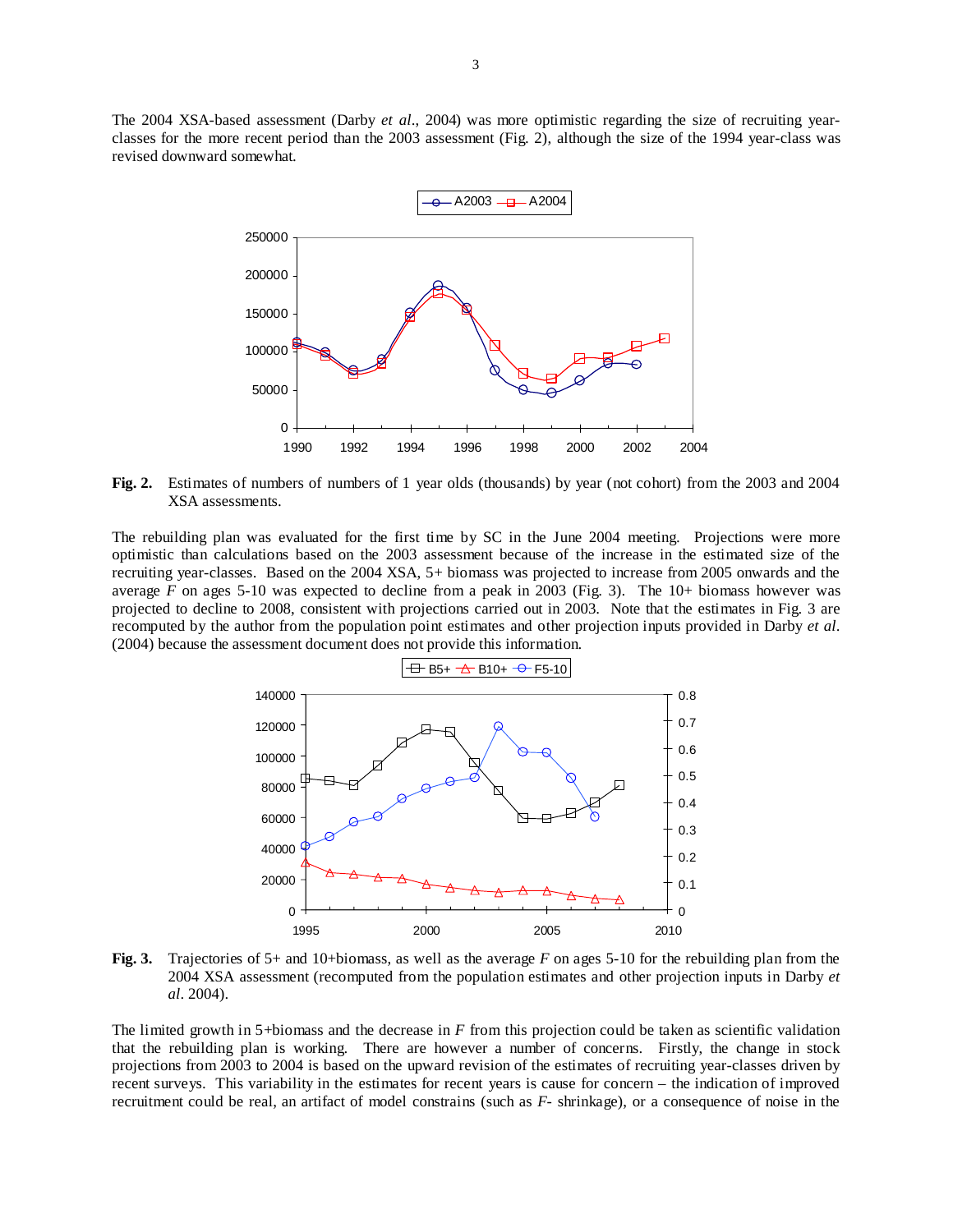data. If the estimates are revised downward in subsequent assessments, as was the case for the 1994 year-class, the current projection may be over-optimistic. This is pointed out in Darby *et al*. (2004) and is examined here. To account for possible over-estimation in the most recent assessment, the numbers at ages 1-3 for 2004 were reduced by 30% in the projection. Note that the number for age 1 applied in the projections in the 2004 assessment is the geometric mean number of age 1 fish for the period 1975-2003 and is considerable higher than recent estimates (i.e. 1998-2001). The more pessimistic estimates for ages 1-3 in 2004 results in virtually no increase in the exploitable biomass to 2008 under the present rebuilding plan (Fig. 4).

Irrespective of whether or not the 5+ biomass will increase under the rebuilding plan, the 10+ biomass is projected to decline below current levels to 2008. This must have implications for spawner biomass (maturation occurs within this plus group) and therefore there should be concerns regarding potential recruitment-overfishing.



**Fig. 4.** Trajectories of 5+ and 10+ biomass, as well as the average *F* on ages 5-10 for the rebuilding plan from the 2004 XSA assessment using estimates of ages 1-3 that were 30% lower than the estimates used in the projection by Darby *et al.* (2004).

#### *Alternative assessments*

Two alternative assessment were presented by Darby *et al.* (2004), one based on ADAPT (Gavaris, 1988) and another on a non-equilibrium surplus production model using ASPIC (Prager, 1994). Estimates of population size and fishing mortality from these models were found to be reasonably consistent with the XSA results and were therefore interpreted as support for the XSA-based advice. However, both ADAPT and ASPIC provide a basis for evaluating the rebuilding plan, and the results from these projections should be considered to see if they support the XSA projections.

#### *ADAPT-based projections*

The ADAPT analysis presented in the June SC meeting was conducted using the same input data as the XSA analysis and structured to follow the XSA setup as closely as possible (Darby *et al*., 2004). A projection was carried out using the ADAPT bias-adjusted estimates applying the same basic projection framework as the XSA projections.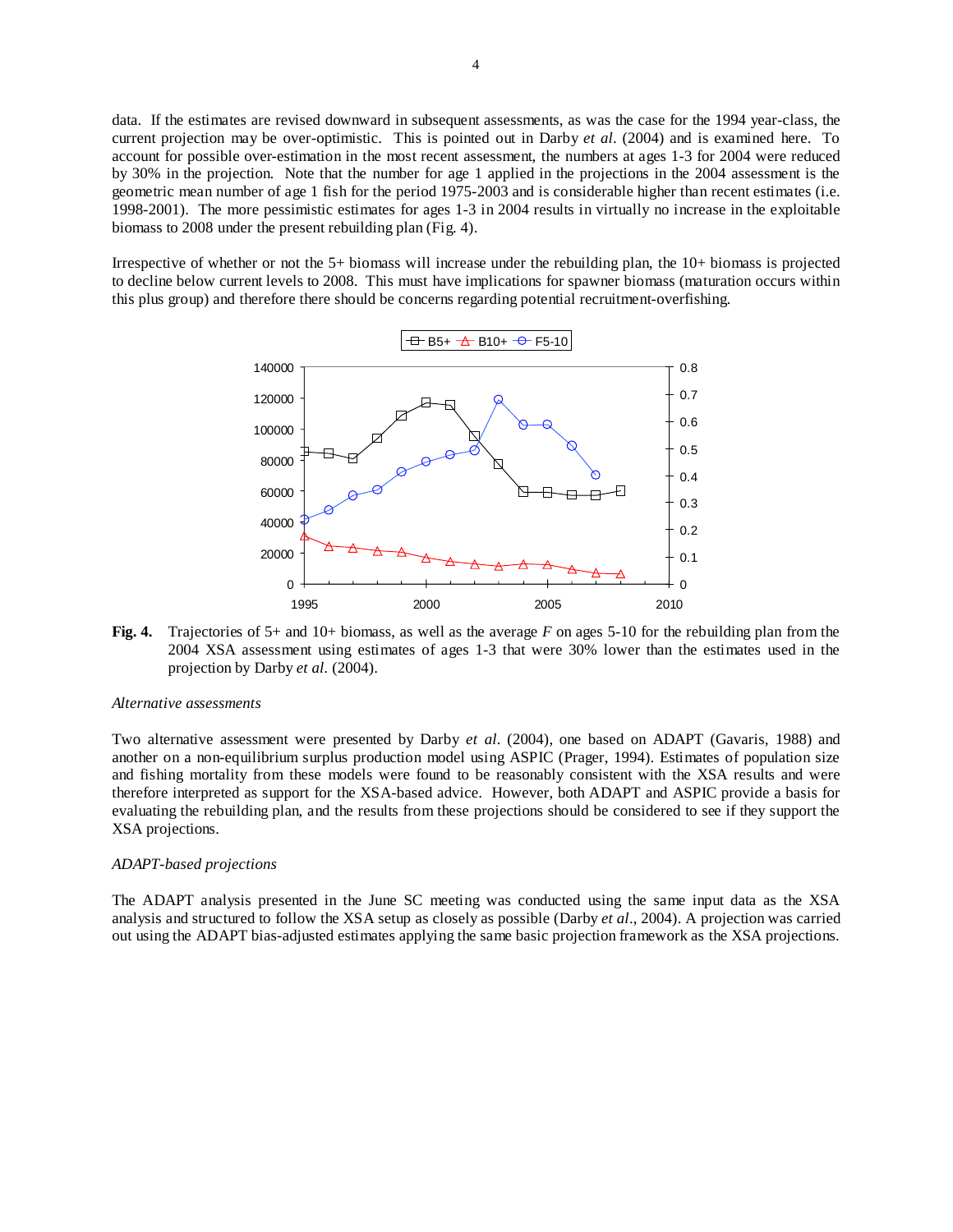

**Fig. 5.** Trajectories of 5+ and 10+ biomass, as well as the average *F* on ages 5-10 for the rebuilding plan based on the population estimates from ADAPT assessment presented in Darby *et al*. (2004).

Results are considerably more pessimistic than those based on XSA (Fig. 5). The 5+ biomass is projected to decline to 2007, *F* rises to a very high level and the 10+ biomass is wiped out. The slight increase in the 5+ biomass in 2008 is a consequence of the entry of the long-term geometric mean recruitment for age 1 in 2004 into the  $5+$  age group – the value is higher than recent levels of recruitment. The greater degree of pessimism in ADAPT *versus* XSA projections is a consequence of lower estimates of recruiting fish for the recent period from the ADAPT (Fig. 6) and as a consequence, lower estimates of survivors in 2004 (Fig. 7). The 2004 ADAPT estimates of recent recruits are very similar to those obtained in the 2003 XSA and substantially lower than those obtained in the 2004 XSA.



**Fig. 6.** Comparison of the estimates of the age 1 recruits from the 2003 XSA, 2004 XSA and 2004 ADAPT (biasadjusted).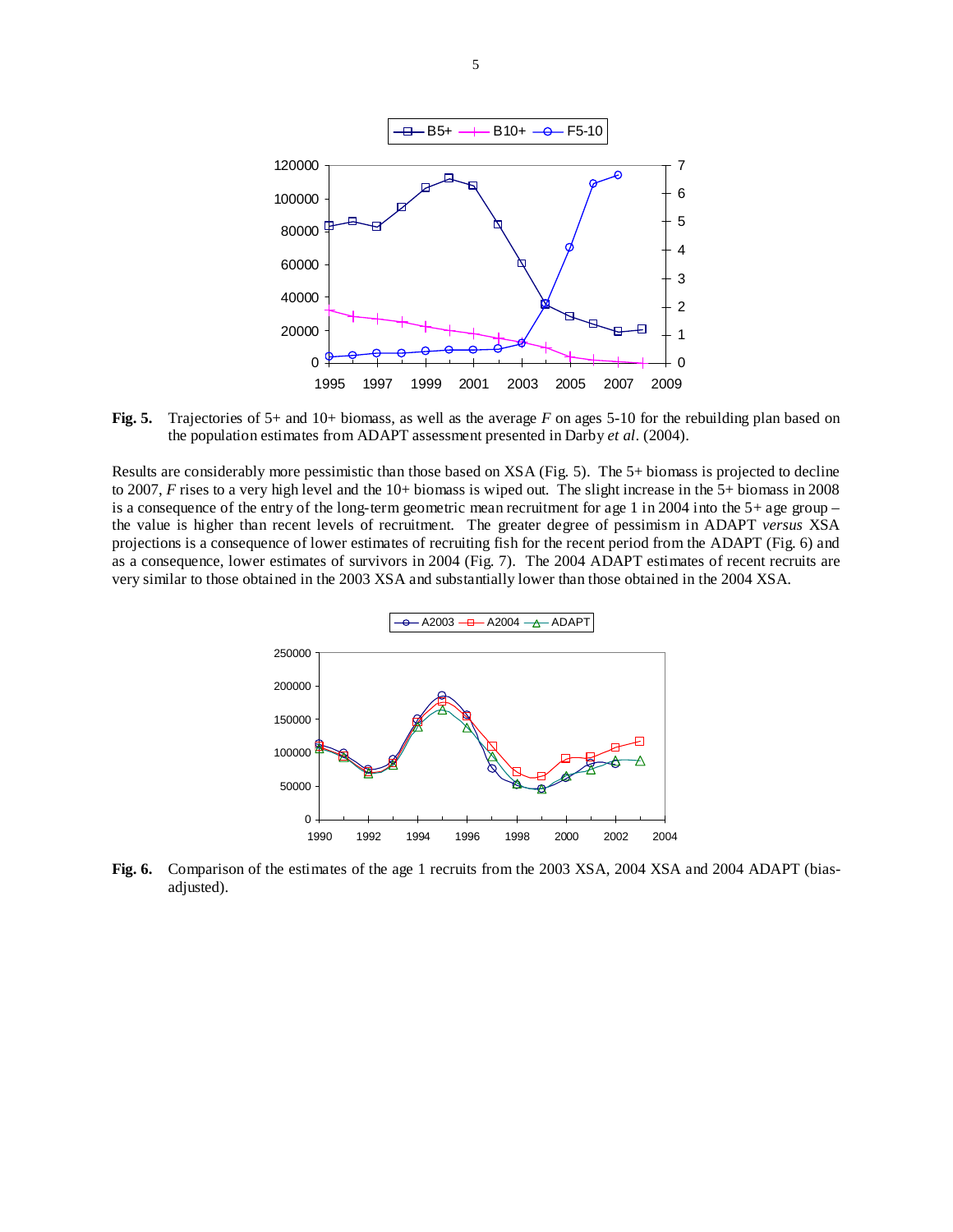

**Fig. 7.** Plot of logarithm of survivors for ages 2 to 14+ for 2004 from ADAPT and XSA showing the difference in the estimates of abundance, especially at older ages.

#### *ASPIC-based projections*

The ASPIC production model applied in the June 2004 assessment used the same tuning indices and total catch as those applied in the final XSA (Darby *et al.*, 2004). Based on



**Fig. 8.** Relative biomass and fishing mortality trajectories for the rebuilding plan based on the ASPIC model from Darby *et al.* (2004).

ASPIC estimates, it is projected that exploitable biomass will fall below a definition of  $B_{\text{lim}}$  endorsed by SC for production model-based assessments (30%  $B_{\text{msy}}$ ) by 2005, reaching 0.13  $B_{\text{msy}}$  by 2005 under the TACs specified by the current rebuilding plan (Fig. 8). *F* is estimated to have been above  $F_{\text{lim}}$  since 1990 and will remain at above 2x *F*lim under the TACs specified under the rebuilding plan.

# **Greenland halibut rebuilding plan in the context of the Precautionary Approach**

Reference points for this stock were not determined in the 2004 assessment. This apparently stemmed from difficulty in obtaining an estimate of spawning stock biomass to apply in SR-based LRP derivations and considerations that recruitment may come in part from outside the assessed stock area.

The NAFO LRP Study Group provided approaches for determining LRPs for a number of life-history and data availability situations (SCS Doc. 04/12). Where SR estimates are not possible or not considered useful, one course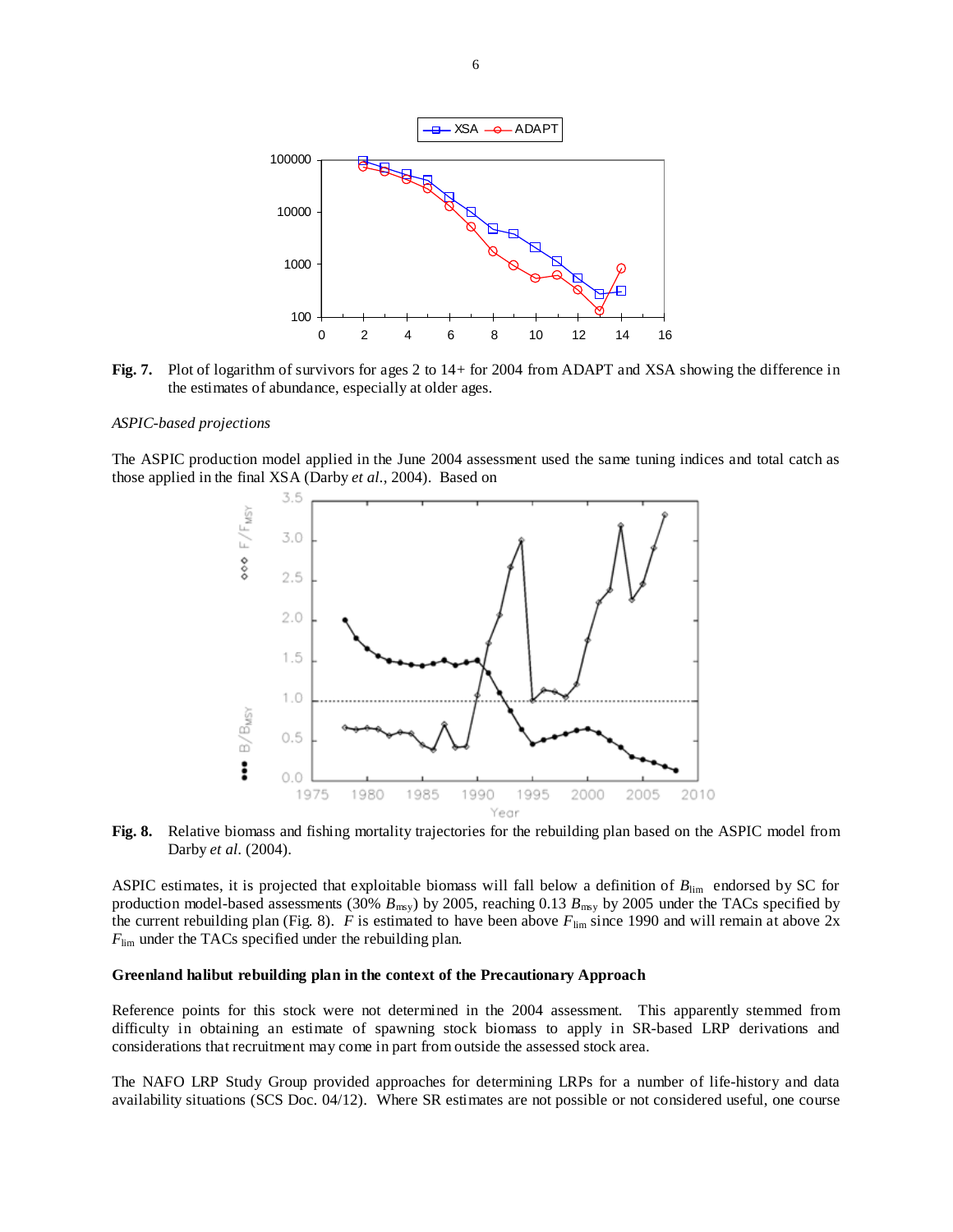of action suggested in the SG report is to base LRPs on production model estimates. In these cases, the SG recommended that  $30\%B_{\text{msy}}$  and  $\bar{F}_{\text{msy}}$  be used as LRPs. This recommendation was accepted by NAFO SC in June 2004. If applied to 2+3KLMNO Greenland halibut stock using the production model estimates in Darby *et al*. (2004), and a projection is carried out based on the rebuilding plan as above, the stock is projected to fall below *B*lim in 2005 and to remain below until the end of the projection period.  $F$  is estimated to have been above  $F_{\text{lim}}$  from 1990 onwards, and to remain at  $2x F_{\text{lim}}$  throughout the projection period.

Scientific Council recommended in 2004 that its Framework for a Precautionary Approach (PA) (SCS Doc. 03/23 – now FC Doc. 04/18) be adopted and implemented by the Fisheries Commission. This found general agreement among Contracting Parties and the SC Framework was adopted by NAFO in 2004 (FC Doc. 04/18). However, a proposal for first testing the SC Framework on two stocks (yellowtail flounder in Div. 3LNO and shrimp in Div. 3M) before moving forward on any actual implementation (FC WP 04/10, Rev.) was also adopted by FC. Both of the suggested "test" stocks are in relatively healthy condition and it is not clear how the pre-implementation testing is be performed or the time period that will be involved. Given the deteriorated state of the 2+3KLMNO Greenland halibut stock, implementation of the PA framework on this stock could be considered an urgent priority. PA implementation, given current stock status, would almost certainly result in more drastic reductions in TACs than those contained under the current rebuilding plan.

Although 2+3KLMNO Greenland halibut has not been selected as a "test" stock for implementation of the PA, FC has made a general request to SC to inform on how to rebuild all stocks that are below any reasonable level of  $B_{\text{lim}}$ or  $B_{\text{buf}}$ . They request the evaluation of various scenarios corresponding to recovery plans with timeframes of 5 to 10 years, or longer, as appropriate. They require that this evaluation provide the information necessary for FC to consider the balance between risks and yield levels. A re-evaluation of the current 2+3KLMNO Greenland halibut rebuilding plan would be consistent with this request.

Although there is some tentative evidence based on the 2004 XSA assessment that the FC rebuilding plan for Greenland halibut could result in slow rebuilding of the exploitable biomass, this outcome is not robust to uncertainty in the strength of recent year-classes nor to the assessment approach that is taken. Analyses based on ADAPT and ASPIC assessments are more pessimistic. It is not clear whether the more optimistic view based on the 2004 XSA relative to the 2003 XSA, 2004 ADAPT or 2004 ASPIC is real or an artifact of model constraints (such as shrinkage) or noise in the data. Given that the  $5+$  biomass is at the lowest observed level and that current  $F$  is very high, any rebuilding plan should be robust to alternative interpretations of the available data. It is clear that the current rebuilding plan does not meet these requirements. When rebuilding plans are developed, it is desirable that there be a scientific, analytical basis for demonstrating the likelihood of the plan achieving the desired objectives. This has not been the approach taken with the current 2+3KLMNO Greenland halibut rebuilding plan. One of the lessons from the northern cod disaster, and from other stock collapses, is that TAC reductions on a declining stock may appear to be impressive in magnitude, but may be insufficient to arrest the population decline and *F*s may continue to increase. If this happens to 2+3KLMNO Greenland halibut, then one of the last remaining significant commercial groundfish stocks in the NAFO Convention area will be destroyed.

#### **Acknowledgements**

Brian Healey provided access to the estimates from the June 2004 NAFO assessment and both Brian and Ray Bowering generously shared their knowledge of the stock and the most recent assessment.

### **References**

- Darby, C. D., W. R. Bowering, and J.-C. Mahé. 2003. An assessment of the stock status of the Greenland halibut resource in NAFO Subarea 2 and Divisions 3KLMNO based on Extended Survivors Analysis with short and medium term projections of future stock development. NAFO SCR Doc. 03/64, Ser. No. N4883.
- Darby, C. D., B. Healey, J.-C. Mahé, and W. R. Bowering. 2004. Greenland halibut (*Reinhardtius hippoglossoides*) in Subarea 2 and Divisions 3KLMNO: An assessment of the stock status based on upon Extended Survivors Analysis, ADAPT, and ASPIC analyses, with stochastic projections of potential stock dynamics. NAFO SCR Doc. 04/55.